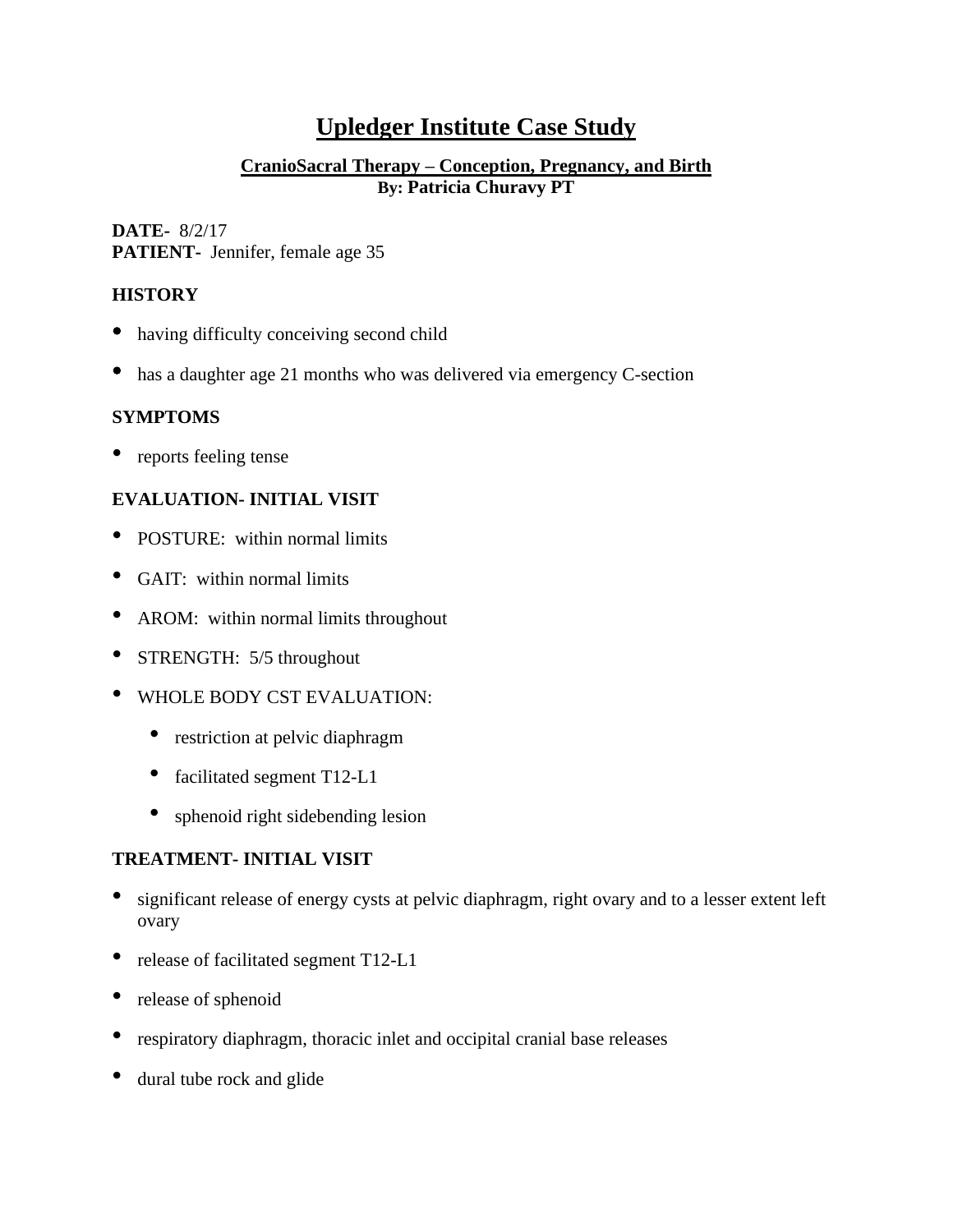- L5-S1 three part release
- cranial pumping
- SER

#### **OUTCOME- INITIAL VISIT**

- Through dialogue patient forgave herself as she felt like she failed at her first delivery by needing an emergency C-section.
- Inner Physician assured her that her uterus is healed.
- Inner Physician assure her that she had no reason to fear need for <sup>a</sup> repeat C-section.

## **FURTHER EVALUATIONS AND TREATMENTS**

- SECOND VISIT:
	- Patient did conceive shortly after initial visit but had <sup>a</sup> miscarriage. She returned for <sup>a</sup> second visit 3 months after the initial treatment complaining of feeling pressure from family to conceive again as well as right upper extremity pain from holding her now two year-old daughter.
	- Pain in right UE was reproduced with resisted abduction.
	- Facilitated segments at T5-6 and L2-3 were released.
	- Energy cyst at left ovary as released.
	- Regional tissue release was done left upper extremity.
	- All horizontal diaphragms were released as well as L5-S1.
	- Patient reported improved ease of movement right UE as well as a generalized sense of relaxation.
	- THIRD VISIT:
		- Patient was now 14 weeks pregnant, complained of pain in her entire spine.
		- Facilitated segments were released at C5-6, T5-6 and L5-S1.
		- Significant release occurred with diaphragm release at respiratory diaphragm and occipital cranial base.
		- Sphenoid right torsion and right sidebending lesions were corrected.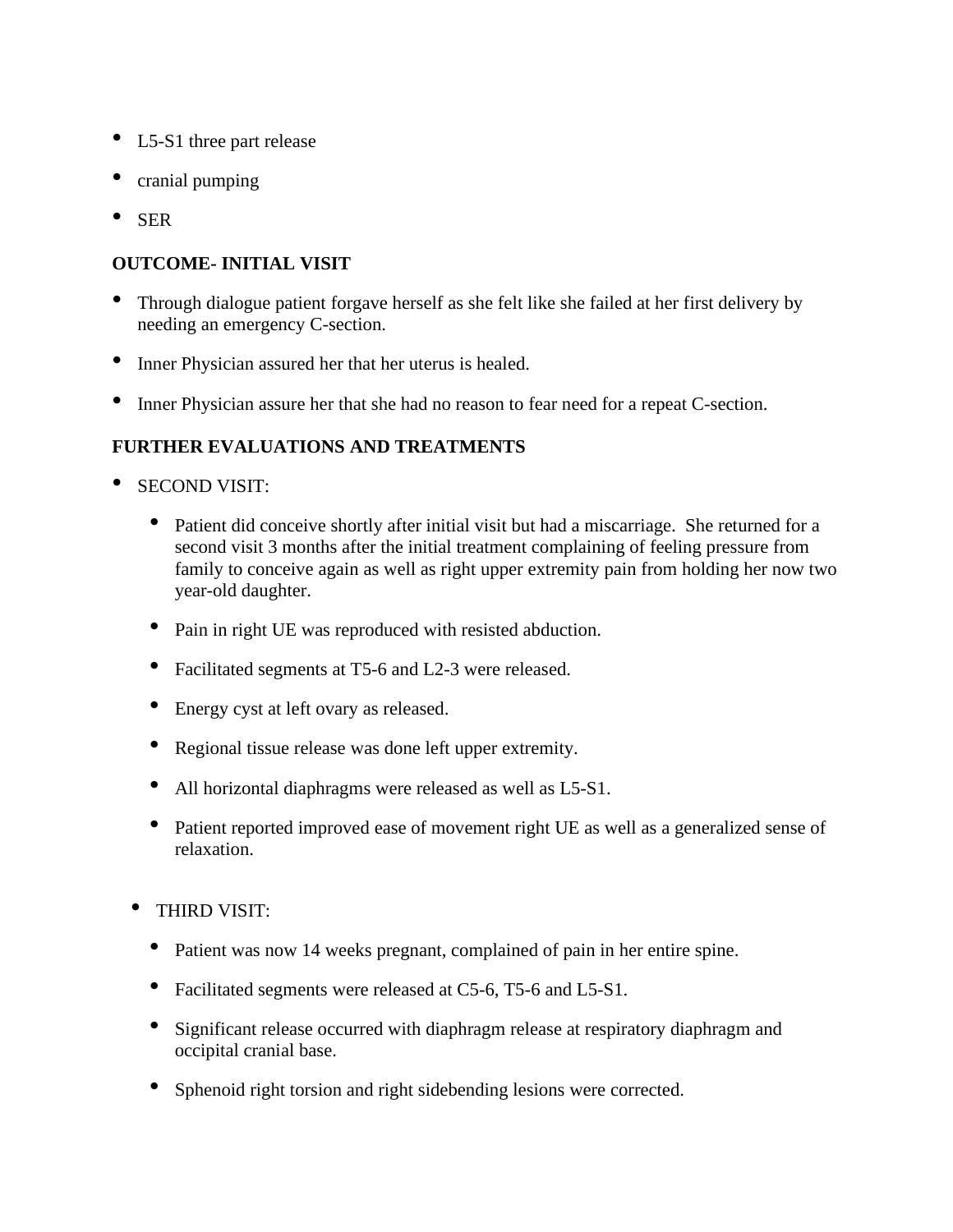- Significant release occurred in horizontal membrane with ear pull.
- Dialogued with baby which led to <sup>a</sup> connection to mom's heart and pituitary.

# • FOURTH VISIT:

- Jennifer was now 37 weeks pregnant and noted generalized anxiety along with tightness/discomfort in pelvic, thoracic and shoulder areas.
- Facilitated segment was released at T8-9.
- Respiratory diaphragm was released.
- Dural tube rock and glide was much improved by end of session.
- Dialogued with baby's Inner Physician who agreed to remind mom to take deep diaphragmatic breaths when she begins to feel anxious.
- FOLLOW-UP:
	- Patient birthed her second daughter 22 days after fourth visit via vaginal delivery.

#### **OUTCOME**

- **Subjective:** Jennifer was able to conceive and carry her second child with minimal discomfort. She was very happy to be able to have a vaginal delivery.
- **Objective:** Multiple restrictions in her trunk were released.

# **TOOLS USED**

- 10-step protocol
- Arcing
- Facilitated segment releases
- Regional tissue release
- SER with dialogue, both with patient's Inner Physician and unborn baby's Inner Physician

**LENGTH OF SESSIONS-** One hour **NUMBER OF SESSIONS-** 4 **COST OF THERAPY PRIOR TO CST USE-** zero